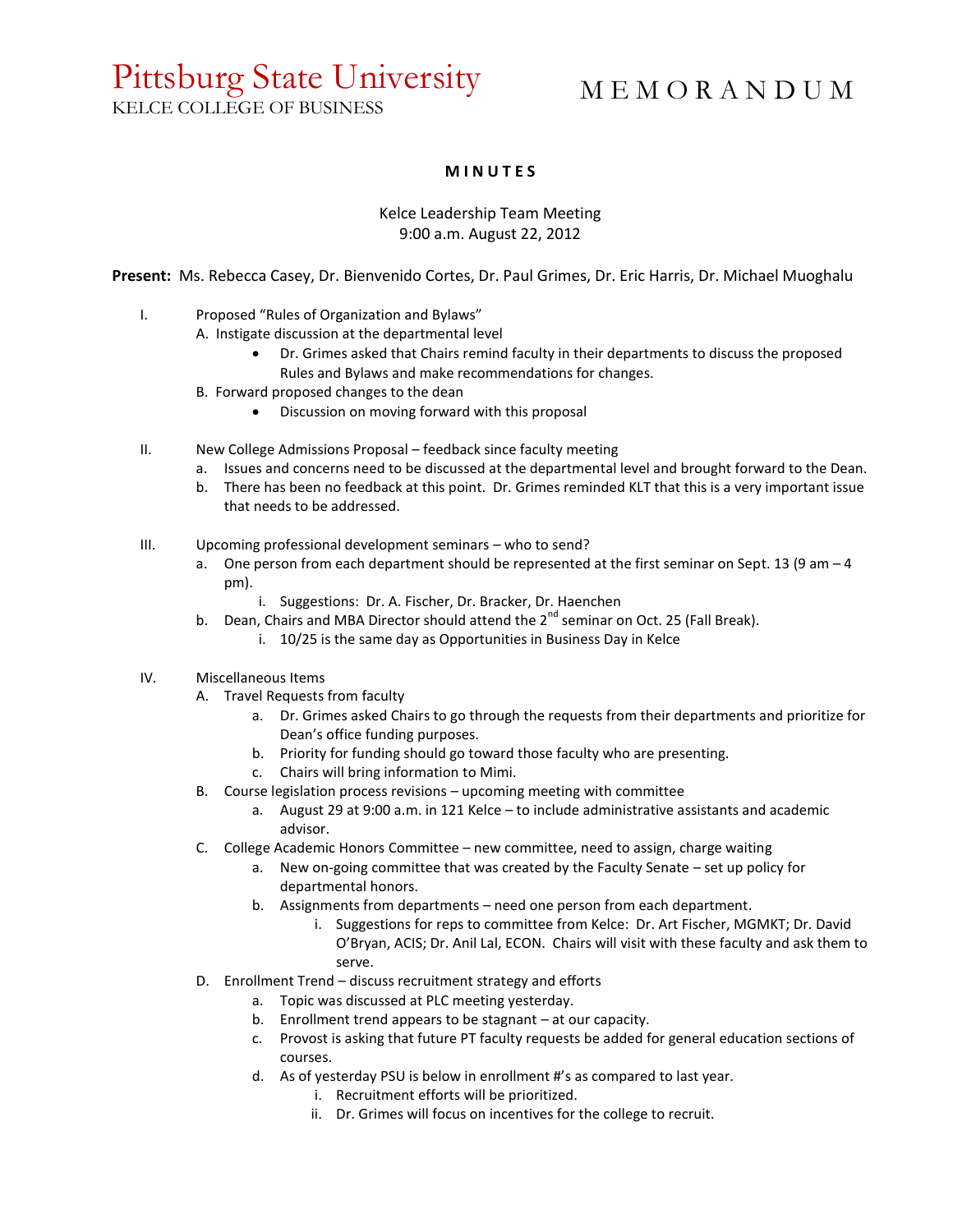- E. Part-time money to offer general education courses
- F. Remind faculty about signing up for SPTEs
	- a. Chairs are asked to remind faculty to sign up for SPTE's for this semester.
- G. Adjunct money now available for departments offering honors courses
	- a. Funds have been re-allocated for honors courses in the future.
	- b. Work with Craig Fuchs on securing funding to cover these classes.
- H. Jan Smith to accompany Provost to departmental meetings update on HLC issues a. Meetings should be completed in the fall or early in the spring.
	-
- I. Critical Thinking Task Force Peter nominated Linden or Kristen; need our recommendation Monday a. Need to submit our recommendation to the Critical Thinking Task Force by next Monday.
	- b. Committee will be comprised of 11 people.
	- c. Suggestion: Ms. Mary Polfer
- J. KSU Core Outcomes Meetings Friday October  $19^{th}$ ; economics needs representation
	- a. Meeting at KSU Ms. Freund has been asked to attend. Name will need to be submitted to Dr. Ivy as soon as possible.
- K. Peace Core Prep program schedule meeting
	- a. Need to schedule this group to attend a future KLT meeting.
- L. Prep-KC visit Set for Friday, November  $16^{th}$  most interested in Accounting and Marketing.
	- a. Chairs are asked to pick pairs of faculty who are interested in hosting these students.
- M. Video displays in east hallway?
	- a. Discussion on video display(s) in first floor east hallway announcing long term info, and one to announce current events.
- N. Summer course assignment policy; where are we?
	- a. Discussion on summer course assignment policy. Policy must be voted on by departments. Will try to hire Kelce faculty, but have to advertise to everyone.
- O. 35<sup>th</sup> Birthday hospitality tents are we ready?
	- a. ACIS is up first and has recruited volunteers in the department.
- P. Welcome back to school picnic lunch for Kelce will take place 11:00-1:00 next Tuesday in front of building.
- V. Updates and Announcements
	- A. Grimes KBOA membership; Leggett & Platt; Chamber Coffees;
		- a. Board of Advisors there are 3 members from the board who haven't been participating.
			- i. Thought might be to graduate these members to emeritus status.
			- ii. Executive committee will come up with a plan to graduate active board members to emeritus status.
		- b. Leggett & Platt will be sending an invitation to all faculty to come to their program.
			- i. David Hogard said that there will be 10-15 alumni from Leggett & Platt attending.
				- ii. Will occur immediately after Meet the Firms Day September 10, 5:30-7:00 in the Alumni Center.
		- c. Chamber Coffees
			- i. Chamber Coffee tomorrow will be at the Alumni Center.
			- ii. Need to make a more concerted effort to have a representative at each of these coffees.
			- iii. Chairs and Dean will take turns attending.
	- B. Casey
		- a. Moving expenses for new faculty. Discussion on coming up with a policy for paying for moving expenses. Dean's office will match the amount that the departments pay.
	- C. Cortes
		- a. Finalizing agenda for department faculty meeting this week.
		- b. Ms. Freund has returned from Paraguay.
		- c. Faculty have been hired to cover Dr. Smith's classes